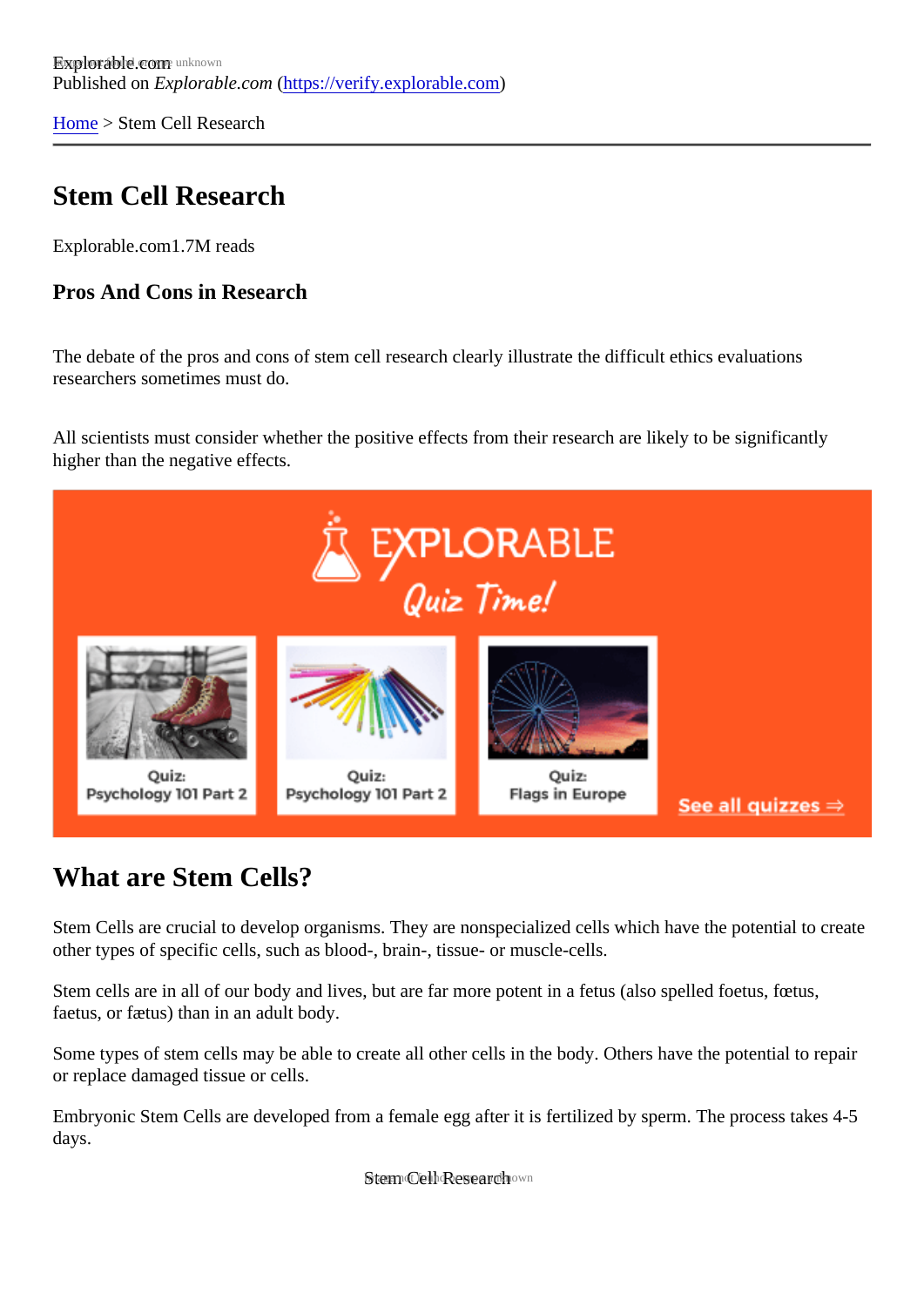# What is Stem Cell Research?

Stem cell research is used for investigation of basic cells which develop organisms. The cells are grown in laboratories where tests are carried out to investigate fundamental properties of the cells.

The Aborted fetuses are not the only source of stem cells

There are stem cells in the both placenta and blood contained in the placenta. Also the primary source stem cells is from blastocysts. These are fertilized human eggs that were not implanted into a woman.

controversy surrounding stem cell research led to an intense debate about ethics. Up until the recent year the research method mainly focused on Embryonic Stem Cells, which involves taking tissue from an abort embryo to get proper material to study. This is typically done just days after conception or between the 5th and 9th week.

Since then, researchers have moved on to more ethical study methods, **Induced Pluripotent Stem** [Cells](http://en.wikipedia.org/wiki/Induced_pluripotent_stem_cell)[1] (iPS). iPS are artificially derived from a non-pluripotent cell, such as adult somatic cells.

This is probably an important advancement in stem cell research, since it allows researchers to obtain pluripotent stem cells, which are important in research, without the controversial use of embryos.

There were two main issues concerning stem cell research with both pros and cons:

- 1. How the knowledge will be used
- 2. Concerns about the methods

The first issue is really not just about stem cell research, as it may be applied to most research about hum health.

Since 2007, the second point, concerns about the methods involved, has been less debated, because of scientific developments such as iPS.

1) Stem Cell Research - Arguments Regarding the Usage of the Knowledge

As you will most probably notice, the following arguments are not exclusively in use when talking about stem cell research.

#### Pros

Stem cell research can potentially help treat a range of medical problems. It could lead humanity closer to better treatment and possibly cure a number of diseases:

- Parkinson's Disease
- Alzheimer's Disease
- Heart Diseases, Stroke and Diabetes (Type 1)
- Birth Defects
- Spinal Cord Injuries
- Replace or Repair Damaged Organs
- Reduced Risk of Transplantation (You could possibly get a copy of your own heart in a hearttransplantation in the future
- Stem cells may play a major role in cancer

Better treatment of these diseases could also give significant social benefits for individuals and economic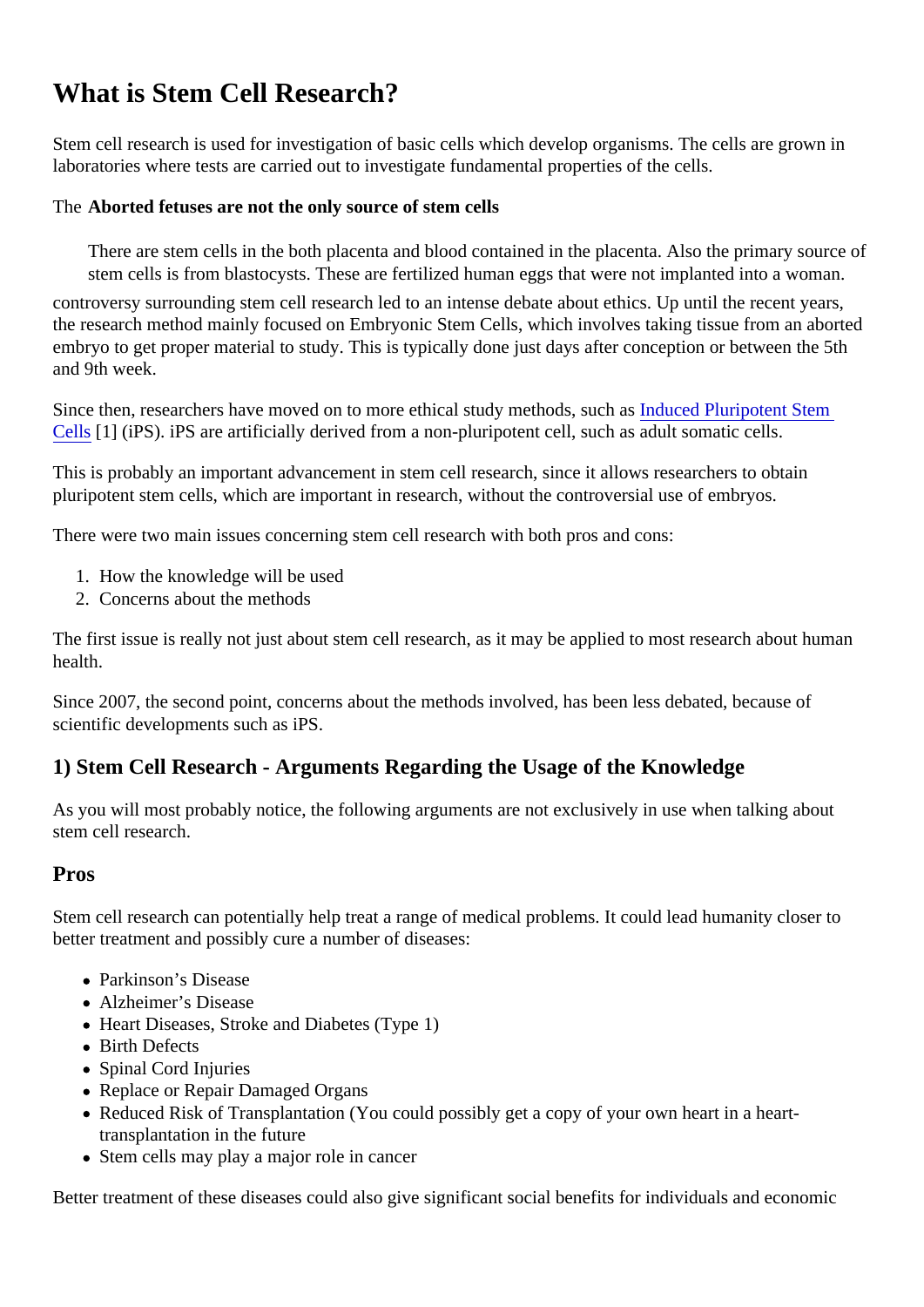## Cons

- "We should not mess with human life."
- "Humans should not be trying to play God"
- Some argue that stem cell research in the far future can lead to knowledge on how to clone humans. is hard to say whether this is true, but we have seen devastating consequences of other researchprograms, even with good intentions, such as nuclear research.

## 2) Stem Cell Research - Pros and Cons About the Methods Involved

The controversy regarding the method involved was much tenser when researchers used Embryonic Stem Cells as their main method for stem cell research.

#### DISCLAIMER:

These points are based on the old debate about the methods of stem cells research, from before 2007. Since then, scientists have moved on to use more ethical methods for stem cell research, such as iPS. This sect serves as an illustration of the difficult evaluations researchers may have to analyze.

## Pros Before 2007

- "The benefits of stem cell research have such a great outcome that they outweigh the ethical issues." (Cost-benefit-analysis)
- "If someone is going to have an abortion, isn't it better that we use it for something useful?"
- Adult stem cells would not be that interesting because they do not have the same properties as stem cells from a fetus.
- The research would give great insights about the basics of the body.

## Cons Before 2007

- Critics against stem cell research argued that the ethical issues of scientific work on aborted fetuses did not justify the possible benefits.
- "A life is a life and that should never be compromised. A fertilized egg should be valued as a human life even if it is in its very first weeks. Destroying human life in the hopes of saving human life is not ethical."
- We should (and will) develop more ethical methods (such as using adult stem cells) which will enable us to research ethically. We should wait until those methods are available.
- The scientific value has been overstated or has flaws. E.g. we do not know for sure that we can use stem cells to clone transplantable organs.

# Conclusion

The stem cell-research is an example of the, sometimes difficult, cost-benefit analysis in ethics which scientists need to do. Even though many issues regarding the ethics of stem cell research have now been solved, it serves as a valuable example of ethical cost-benefit analysis.

The previously heated debate seems to have lead to new solutions which makes both sides happier.

[Stem Cell pros and co](http://biotech.about.com/od/bioethics/i/issuestemcells_2.htm)n<sup>2</sup> had to be valued carefully, for a number of reasons.

When you are planning a research project, ethics must always be considered. If you cannot defend a stud ethically, you should not and will not be allowed to conduct it. You cannot defend a study ethically unless